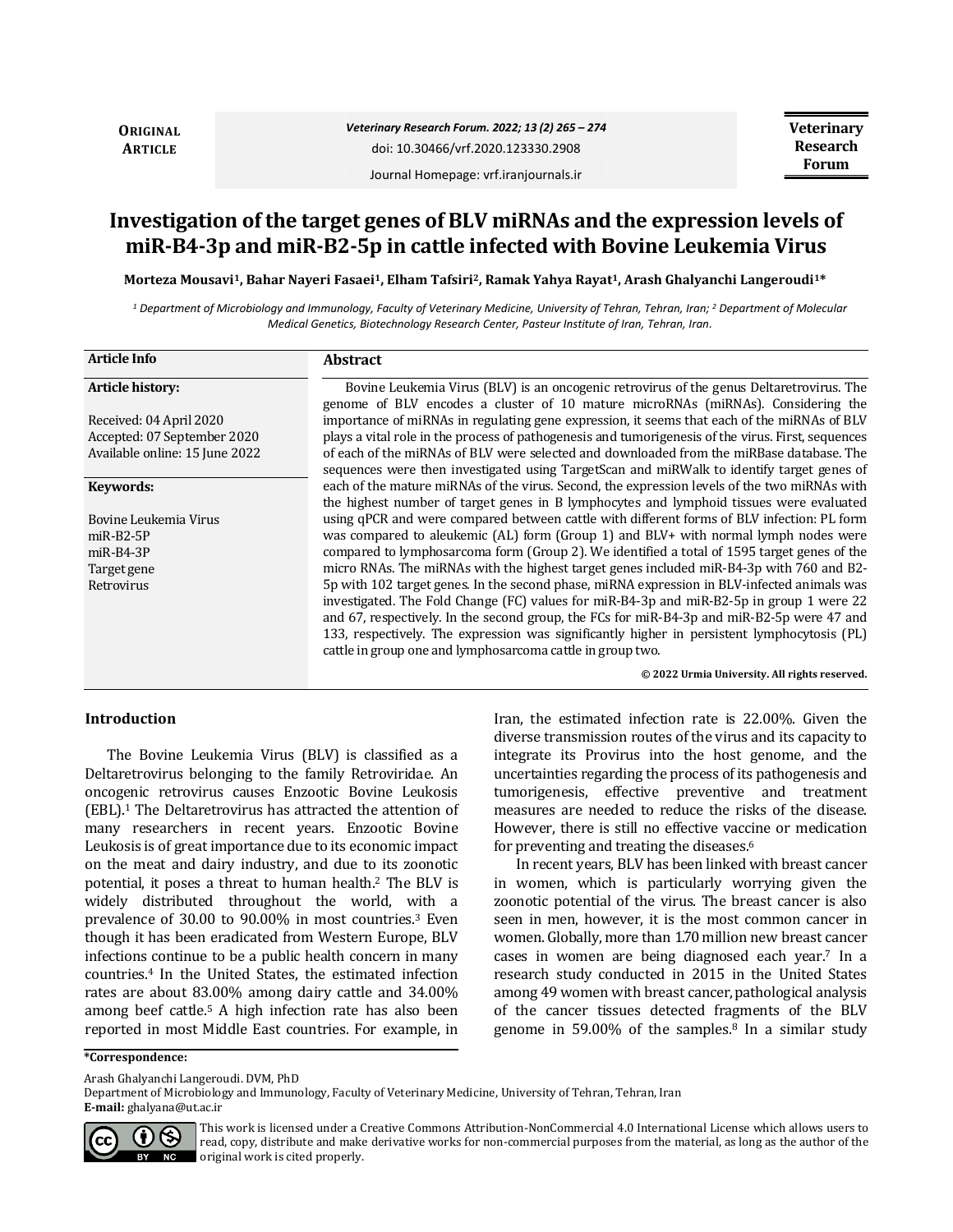of 172 breast cancer cases in Iran, 30.00% were positive for the tax, and 8.00% were positive for the gag gene of BLV. These findings reaffirm the importance of the virus and the need for extensive research toward reducing its prevalence in livestock worldwide.<sup>9</sup> It is worth mentioning that other Deltaretroviruses, including the Human T Lymphocytic Viruses (HTLV) 1 and 2 are structurally similar to BLV, and both viruses have similar pathogenicity. The HTLV-1 is widespread and every year it affects about 20 million people worldwide. Therefore, research studies towards identifying an association and differences between BLV and HTLV-1 are necessary to accurately diagnose human infections due to HTLV-1.<sup>10</sup> Three forms of BLV infection have been identified: Asymptomatic or aleukemic (AL) form, persistent lymphocytosis (PL), and lymphosarcoma. The Aleukemic form (asymptomatic) accounts for 70.00% of the cases. The infected cattle are serologically positive for antibodies against gp51 and P24 proteins in this form, however, they do not exhibit any clinical symptoms The aleukemic cattle do not play a role in transmitting and spreading the disease.<sup>11</sup> About 30.00% of BLV infections lead to persistent lymphocytosis in infected cattle. There is a persistent increase in the number of peripheral blood lymphocytes to more than 10,000 per mL in this form. This group of cattle plays an important role in transmitting the disease both horizontally and vertically. The lymphosarcoma form, the advanced form of the disease, occurs in 1.00 to 5.00% of BLV-infected animals. There is a malignant proliferation of B lymphocytes in this form leading to lymphosarcoma. Lymph node enlargement may involve various organs such as the liver and spleen. Lymphosarcoma mostly occurs in cattle aged over five years.<sup>12</sup> Weight loss, decrease in milk yield and opportunistic infections may lead to premature culling of the infected animals.<sup>2</sup>

In 1998, researchers discovered new regulatory factors in cells, later called microRNAs (miRNAs). Eleven miRNAs are a group of short-chain non-coding RNAs with a length of 18 to 24 nucleotides. Due to their major impact on gene expression, they are described as negative regulators of mRNA expression.<sup>13</sup> Since 1998, miRNAs have gained the attention of researchers and they have been studied for their possible role in the pathogenesis and virulence of microbes. Their role in the pathogenesis of human viruses was confirmed in Herpesvirus infections. It is now known that miRNAs play a major role in Herpesvirus latency.<sup>14</sup>

In 2012, researchers discovered a BLV genomic region that encodes a cluster of 10 mature miRNA in the 3 ' end of the env gene. This genomic region encodes five stem-loop hairpins with a total length of 670 nucleotides. The stemloop hairpin structures are transcribed into a cluster of ten mature miRNAs.<sup>15</sup> The BLV-miRNAs accounted for about 40.00% of the total miRNAs transcribed in infected B lymphocytes and five of these virus-encoded miRNAs were

among 15 miRNAs with the highest number of transcripts in the infected B lymphocytes.<sup>16</sup> Also, in a previous study, miR-B4-3p constituted 62.00% and miR-B2-5p 15.00% of the total BLV-miRNAs in infected cells (Table 1).15,16 The findings of these studies paved the way for addressing ambiguities surrounding the pathogenesis of the bovine leukemic virus. Determining the importance of each of the miRNAs, cellular processes affecting them and the role of each microRNA in the expression of host genes are necessary for understanding the pathogenesis of this virus. Also, determining whether the expression of these miRNAs is associated with the pathogenicity of the virus and whether their expressions change at different stages of the disease are necessary. Knowledge in these areas can be useful in improving our understanding of the tumorigenesis of the virus and, prevention and treatment strategies for the disease. Notwithstanding, there are still limited studies in this regard.

**Table 1.** The number of target genes of each BLV miRNAs. In high-throughput sequencing (HTS) column, the copy number (number of transcripts) of each miRNA in infected B lymphocyte and in the HTS read (%) column, the amount of the total BLV miRNAs accounted for by each miRNA are shown, respectively.

|              |      | BLV-miRNAs Gene Target HTS read mean <sup>15</sup> HTS read $(\%)^{16}$ |       |
|--------------|------|-------------------------------------------------------------------------|-------|
| $B1-3p$      | 231  | 97,840                                                                  | 5.63  |
| $B1-5p$      | 192  | 220                                                                     | 0.01  |
| $B2-3p$      | 8    | 11,748                                                                  | 0.68  |
| $B2-5p$      | 101  | 266,095                                                                 | 15.30 |
| $B3-3p$      | 9    | 74,677                                                                  | 4.29  |
| <b>B3-5p</b> | 114  | 7,462                                                                   | 0.43  |
| <b>B4-3p</b> | 760  | 1,086,331                                                               | 62.47 |
| <b>B4-5p</b> | 11   | 4,782                                                                   | 0.28  |
| $B5-3p$      | 7    | 55,399                                                                  | 3.19  |
| $B5-5p$      | 162  | 134,381                                                                 | 7.72  |
| <b>Total</b> | 1595 | 1,738,935                                                               | 100   |

To detect BLV+, targeting tax gene of the BLV genome region coding for the oncogenic protein responsible for malignant transformation by polymerase chain reaction (PCR) amplification was aimed. Because BLV Tax can cooperate with the Ha-ras oncogene to transform cells in culture and form tumors in immunodeficient mice. Also, Tax causes the translocation of NF kB resulting in the activation of gene pathways that promotes lymphocyte proliferation or alter cell survival and causes the accumulation of cellular genetic defects, possibly leading to leukemia.<sup>17</sup> In deltaretroviral genomes, tax is rarely deleted during disease progression, as are the genome regions related to viral replication (gag, pol, env), and tax has the most highly conserved sequence of any deltaretroviral genome region.9,18

The present study was aimed to (1) evaluate the target genes of each of the BLV-miRNAs, and (2) to compare the expression levels of the miRNAs with the highest number of target genes in BLV+ cattle. In the first phase*, in silico* studies were done to identify the number of target genes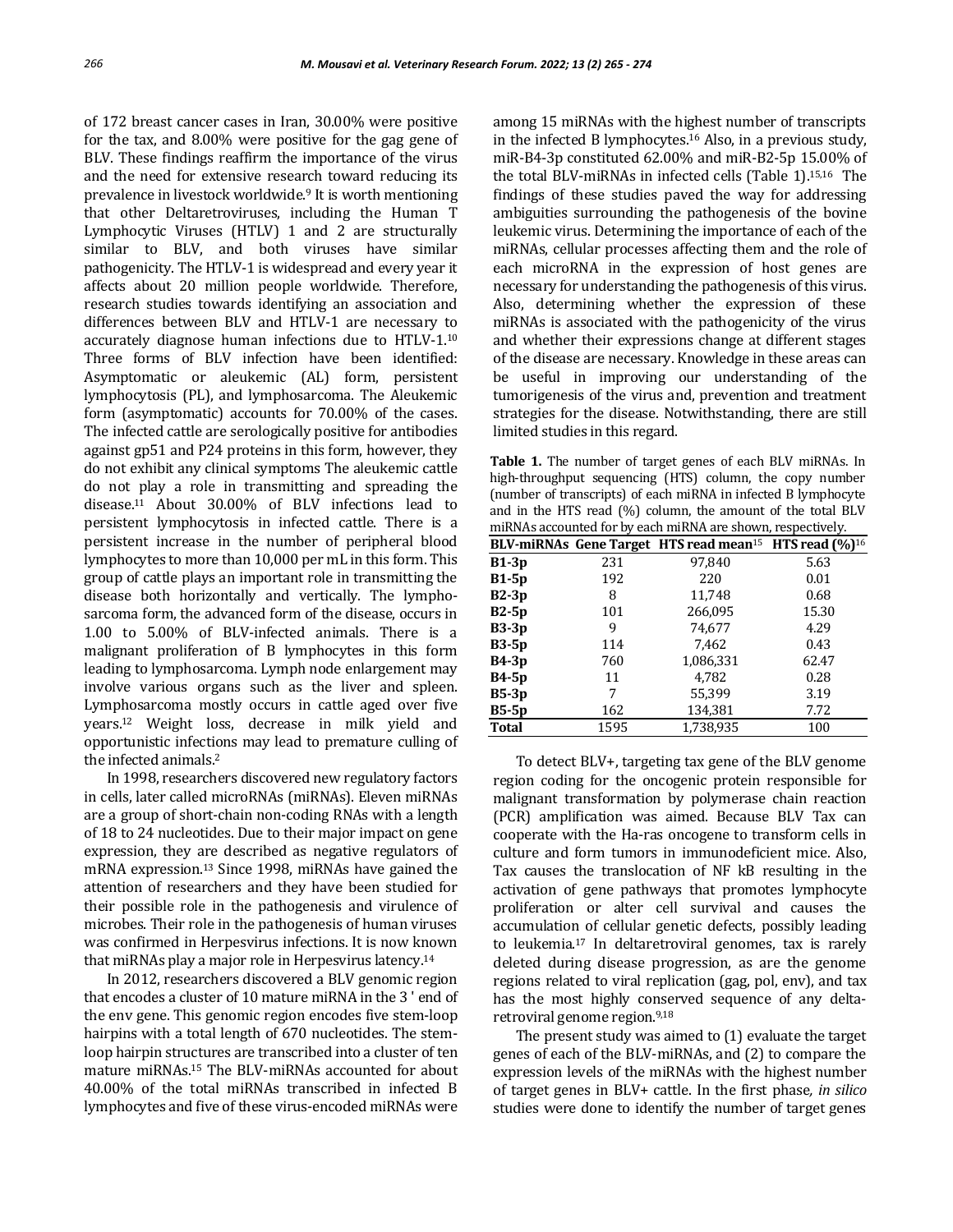of each of the BLV miRNAs. TargetScan and miRWalk were used for this purpose. In the second phase of the study, the expression levels of the two most important miRNAs (B4- 3p and B2-5p) were evaluated in BLV+ cattle. The results of this study will be useful in subsequent studies aimed to investigate the effects of these miRNAs on the expression levels of their target genes in in-vivo laboratory conditions.

### **Materials and Methods**

*In silico* **studies.** In the first stage of the study, the number and type of target genes of each miRNA were evaluated. For this purpose, the sequence of each of the miRNAs was selected and downloaded from the miRBase database (http://www.mirbase.org/), and using Target-Scan Software (http://www.targetscan.org/vert\_72/) and miRWalk (http://zmf.umm.uniheidelberg.de/apps/zmf/m irwalk2/), the target gens of each of the miRNAs of BLV were identified. The results of the *in silico* studies are listed in Table 1.

*In vitro* **studies.** After evaluating the miRNA gene targets in phase one, two miRNAs with the highest number of target genes and miRNA copy number in infected B lymphocytes were selected for further studies in the second phase of the study. The expression levels of these two miRNAs were evaluated and compared between BLV+ cattle with different forms of the disease: The levels of expression of the miRNAs in peripheral blood lymphocytes were evaluated and compared between serologically positive asymptomatic (AL) cattle and cattle with PL form of the disease (first group). The expression levels of the miRNAs in lymphoid tissues were also evaluated and compared between BLV+ cattle with lymphosarcoma and BLV+ cattle with normal lymph nodes (second group).

**Sample preparation.** In the first group, samples were taken from cattle suspected of having PL form and aleukemic form of the disease, and the samples were subsequently confirmed as BLV+ by PCR assay. Cattle in this group were monitored for six months in a commercial dairy farm in Tehran. During this period, two peripheral blood mononuclear cells isolation (PBMCs) were taken at an interval of three months for complete blood count and differential count tests, and cattle with total lymphocyte count more than 10,000 per milliliter on each occasion were suspected of having PL form of the disease and were selected for PCR confirmation of their BLV+ status. At the same time, cattle with normal total lymphocyte count on each occasion were suspected of having the aleukemic form of the disease.

**PBMCs isolation.** Lymphocytes were isolated from the PBMCs samples using Ficoll's solution (Sigma-Aldrich, Delhi, India). Briefly, anticoagulated blood was centrifuged at 800*g* for 30 min, and the top layer containing plasma was removed. The remaining blood was diluted with an equal volume of 1X, pH 7.40 phosphate-buffered saline

(PBS; Sinaclon, Tehran, Iran), containing 0.05 M ethylenediaminetetraacetic acid (EDTA; ATR-MED, Tehran, Iran). 12.50 mL of diluted blood was layered over 25.00 mL of the Ficoll. Gradients were centrifuged at 400 *g* for 30 min at room temperature in a swinging-bucket rotor without the brake applied. The PBMC interface was carefully removed by pipetting and washed with PBS-EDTA by centrifugation at 250 *g* for 10 min, then transferred to appropriate microtubes.

**Lymph node specimens preparation.** In the second group, specimens were prepared from lymphoid tissues from old cattle suspected of having BLV lymphosarcoma and cattle with normal lymph nodes suspected of having BLV infection. Animals in this group were also monitored for six months in an abattoir in Tehran, and animals were sacrificed and lymph node specimens were prepared. Finally, a total number of 100 samples from cattle in group one  $(n = 50)$  and group two  $(n = 50)$  were taken and analyzed for BLV+ status using PCR assay.

**PCR and selection of BLV+ samples.** According to the manufacturer's protocol, DNA was extracted from the samples using CinnaGen PCR kit (CinnaPure-DNA-PR88-1613; CinnaGen, Tehran, Iran). Two grams of lymphoid tissues from the cattle in group two or to 100 µL of the buffy coat of peripheral blood samples from group one was suspended in 400 µL of lysis buffer, and the mixture was vortexed for 15 to 20 sec. This step yielded a homogenous mixture. Next, 300 µL of a precipitation solution were added to the mixture and were gently mixed by a circular motion for 3 to 5 sec. The mixture was then incubated at 20.00 ˚C for 20 min. Subsequently, the resulting solution was centrifuged at 12,000 rpm for 10 min and the supernatant was gently discarded by placing the microtube upside down on a paper towel. Briefly, 1.00 mL of washing buffer was added to the sediment and mixed gently by rotating the tube for 3 to 5 sec. The mixture was then centrifuged at 12,000 rpm for 5 min, and the washing buffer was gently and completely discarded. The sediment was subsequently incubated at 65.00 ˚C for 5 min. The sediment was dissolved in 30.00 μL of TE buffer in the next step. The mixture was then incubated at 65.00 ˚C for 5 min. with gentle shaking. The mixture was centrifuged again at 12,000 rpm for 30 sec following incubation. This step yielded a supernatant containing pure DNA. DNA concentration was measured by spectrophotometry. In the next step, the primers used for PCR were designated based on the tax of BLV using GenRunner and CLC sequence viewer Software (version 6.0; QIAGEN, Aarhus, Denmark). The *BLV-tax gene* Gen Bank accession *#EF600696* primer F-5'-ATGTCACCA TCGATGCCTGG-3' R-5'-CATCGGCGGTCC AGT TGATA-3'and B-actin primer F-5'-TCCCTGGAGAAGA GCTACGA-3' R-5'-GGCAGACTTAGCCTCCAGTG-3', and BLV+ samples were detected.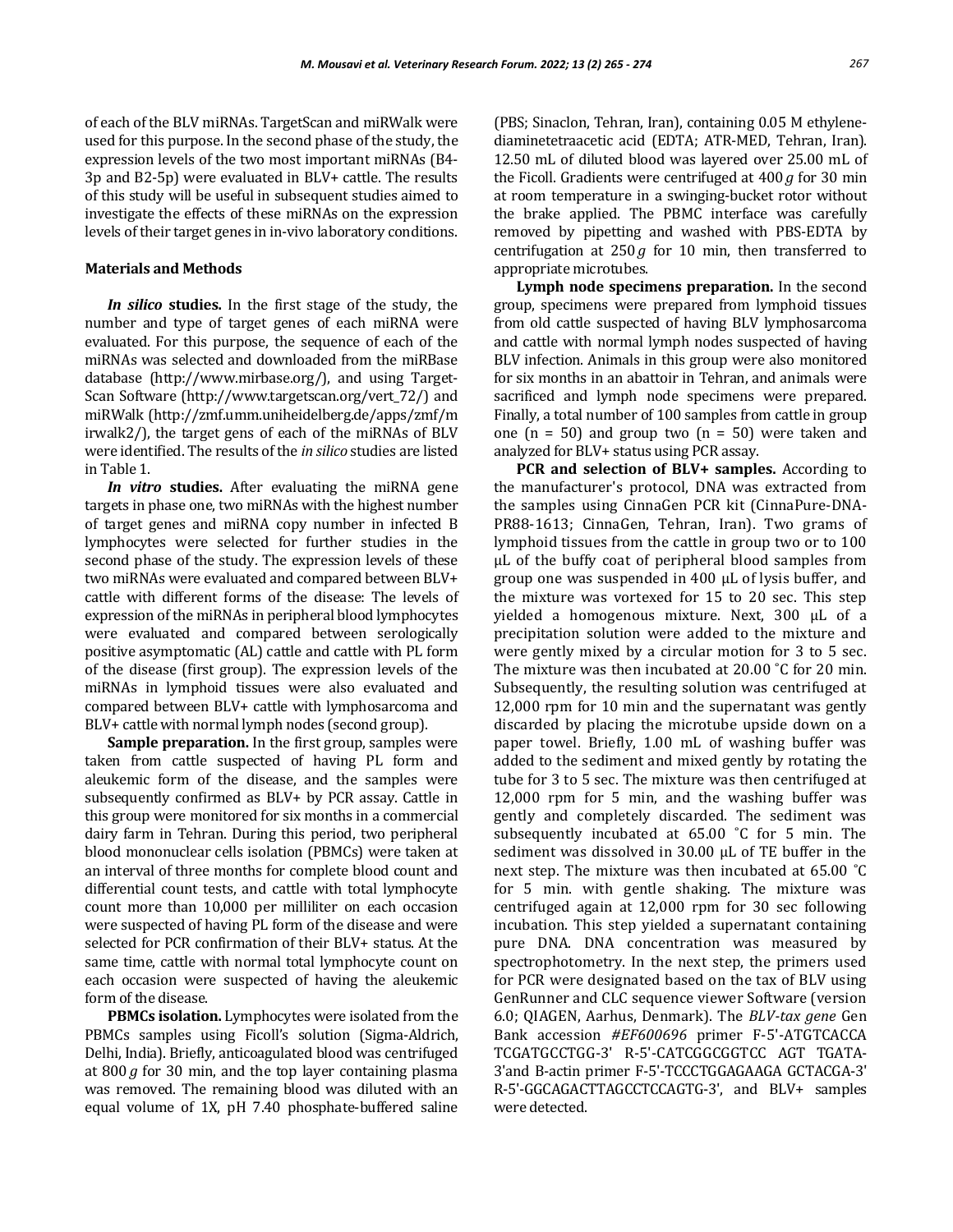**Total RNA extraction from BLV+ samples.** For RNA extraction, briefly, 1.00 mL of cold RNX-Plus (Sinaclon RNX Plus-EX6101; CinnaGen, Tehran, Iran) solution was added to a 2.00 mL vial containing lymphocytes harvested from 3.00 mL of peripheral blood samples from cattle in group one (PL or AL cattle) or to 100 mg of homogenized lymphoid tissue from cattle in group two (lymphosarcoma or cattle with normal lymph nodes). After vortexing for 5 to 10 sec, the vial was incubated at room temperature for 5 min, and 200 μL of chloroform (Merck, Darmstadt, Germany) was added. The final mixture was gently vortexed for 15 sec and then incubated on ice for 5 min. Subsequently, the mixture was centrifuged for 15 to 20 min at 12,000 rpm at 4.00 °C. The supernatant was removed, 200 μL was transferred into a new 1.50 mL vial, and an equivalent volume of isopropanol (Merck) was added. The solution was gently mixed and then incubated on ice for 15 min. The mixture was then centrifuged for 15 to 20 min at 12,000 rpm at 4.00 ˚C. The upper phase was discarded and 1.00 mL of 75.00% ethanol (Merck) was added to the pellet. The pellet was centrifuged again for 5 min at 10,000 rpm at 4.00 ˚C. The upper phase was discarded again and the pellet was air-dried at room temperature for 15 min. The RNA pellet was dissolved in 30.00 μL of deionized water and then incubated at 65.00 ˚C for 5 min. These steps yielded total RNA samples for the synthesis of cDNA. Total RNA sample (25.00 μg) was used to assess the purity of the RNA samples. Purity was assessed by determining the absorbance of the total RNA sample at a wavelength of 260/280 and where the absorbance ratio was greater than 1/8, the sample was selected for the synthesis of cDNA.

**Polyadenylation and cDNA synthesis and qPCR.** The reagent was mixed according to the kit protocol and the polyadenylation reaction was incubated at 37.00 ˚C for 30min followed by heat inactivation at 65.00 ˚C for 20 min. This step yielded polyadenylated miRNA for the synthesis of cDNA. The cDNA was synthesized immediately after polyadenylation. The cDNA synthesis reaction was as follows: 10.00 μL of polyadenylated miRNA was mixed with 1.00 μL of BON-RT adaptor primer (10.00 μM) in tubes and RNase-DNase free water was added to reach a volume of 13.00 μL. Next, the tubes were closed with a cap and placed on a thermocycler for 5 min at 75.00 ˚C. The tubes were immediately placed on ice and the reagent was mixed according to the kit protocol. Next, the tubes were placed on a thermocycler again, at 25.00 ˚C for 10 min, followed by 42.00 °C for 60 min and then at 70.00 °C for 10 min. These steps yielded miR-cDNA (BON miR High Sensitivity miRNA 1st Strand cDNA Synthesis kit-BON 209001; Bonyakhteh, Tehran, Iran). In the next step, using qPCR ABI 7300 Step one Plus system, BON-miR High-Specificity miRNA qPCR Core Reagent Kit (BON-2093002; Bonyakhteh) according to the manufacturer's instruction, specific forward primer and 5S primer as an internal control (miRNA-BLV-B4-3p forward primer TCCTAGCACC ACAGTCTC, miRNA-BLV-B2-5p forward primer ATGGATG ACTGAGTGTAG Internal control: bta-5s forward primer GGAGGCTAAGCAGGG), qPCR was performed for the miRNA samples based on the temperature cycling protocol in 95.00 °C for 1 min, 95.00 °C for 15 sec, 60.00 °C for 30 sec.

**Statistical Analysis.** The data were analyzed using GraphPad Prism Software (version 9.3.1; GraphPad Software Inc., San Diego, USA) and -∆CT and Fold Change (FC) were used for data comparison. The *t*-test was used to determine statistical significance. The  $p < 0.05$  were considered statistically significant.

## **Results**

*In silico* **studies and miRNA target genes.** The present study was conducted in two phases. In the first phase, an *in silico* study was carried out to identify the target genes of each of the miRNAs of BLV. Micro RNA sequences were downloaded from the miRbase database, and TargetScan and miRWalk were used to identify the miRNA gene targets. In the present study, sequence analysis identified 1595 genes with 3 '-UTR sequences complementary to the seed region sequences in the miRNAs of BLV (Table 1). Since miRNAs negatively regulate mRNA expression, it was predicted that these gene targets would not be expressed in infected cells. Most importantly, some of these gene targets played an important role in the apoptosis pathway and tumor suppression. The activities of multiple viral miRNAs on a single gene target could repress the expression of that gene in the infected cell. Gene sequence analysis in our study also showed that two different miRNAs of BLV targeted 316 genes. Thus, there was a higher chance that the expression of these genes would be negatively regulated in the infected cells. Also, in the present study, we observed that eight genes were targeted by three different miRNAs of the virus, among which there were important genes. It appears that careful investigation of the expression of these genes was necessary, as most likely, their expression would be influenced by the viral miRNAs in the infected cells (Table 2). The main purpose of the first phase of our study was to identify miRNAs with the highest gene targets and miRNA copy number in the infected B lymphocytes. Sequence analysis showed that miR-B4-3p had the highest number of target genes followed by miR-B1-3p, B5-5p, B3-5p, and B2-3p (Table 1). A previous study evaluated copy numbers of the miRNAs in the infected B lymphocytes. B4-3p accounted for 65.00% of the total BLV miRNA transcripts, followed by B2-5p (15.00%). Due to its high expression in infected cells, miR-B2-5p was selected as the second most important miRNA for further studies. By investigating the target genes of these two miRNAs, it was found that important genes that played a role in tumor suppression,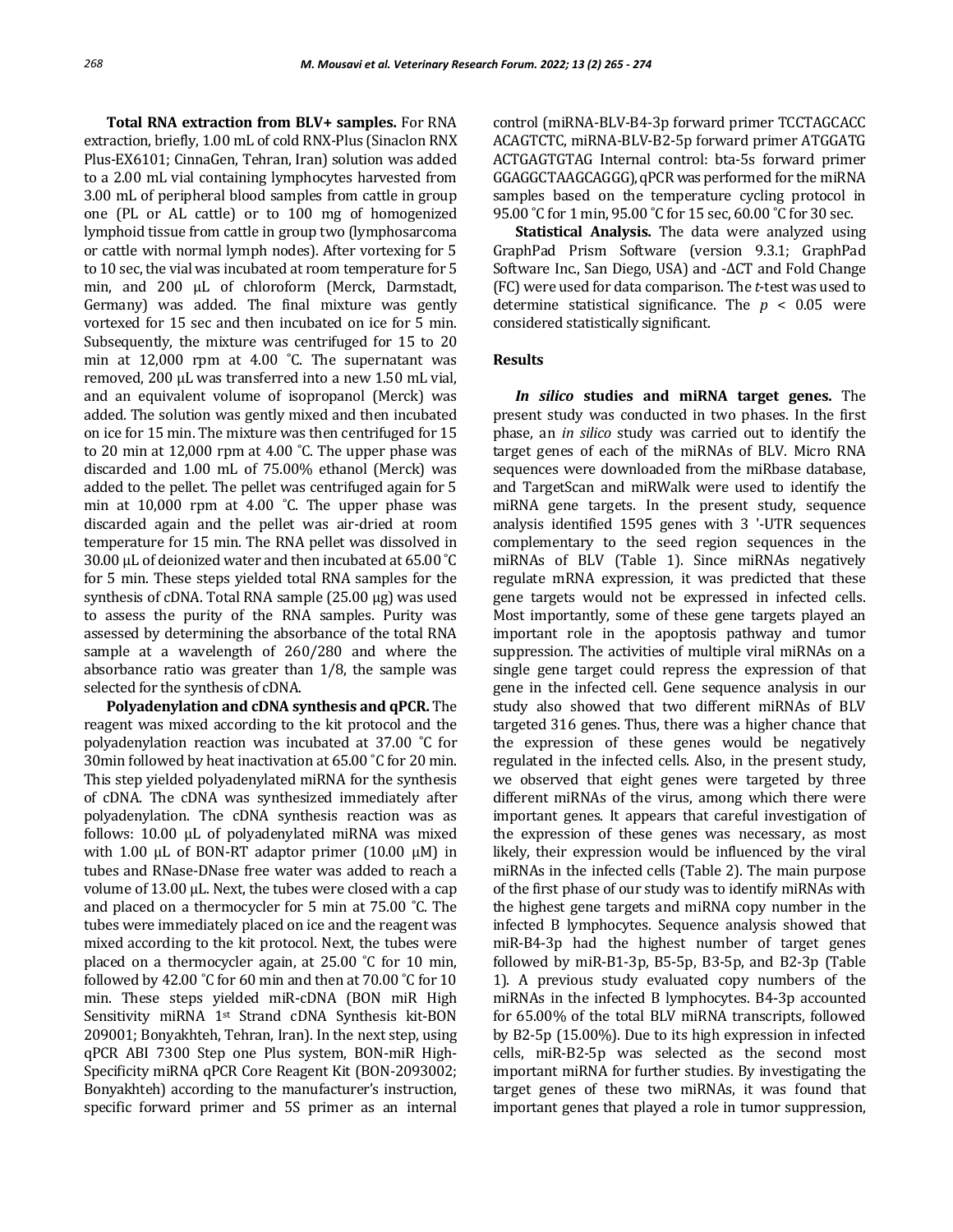such as TP53 and PTEN, were targeted, and it was predicted that the expression of these genes in the infected B lymphocytes would be repressed. Therefore, miR-B4-3p and miR-B2-5p were considered the most important BLVmiRNAs and were selected to evaluate their expression in BLV+ cattle.

**Results of laboratory studies.** In the second phase of our study, the expression levels of the two selected BLV miRNAs were evaluated in infected cattle. First, 100 samples (PBMCs and lymphoid tissues) were collected from cattle suspected of having BLV infection and were

evaluated for their BLV+ status using PCR. PCR studies identified 40 samples as BLV+: 20 PBMCs prepared from cattle in a commercial dairy farm in Tehran (group one) and 20 lymphoid tissue specimens prepared from cattle in an abattoir in Tehran (group two). For the 20 BLV+ blood samples, 10 samples were collected from cattle suspected of having PL cattle and 10 samples from cattle suspected of having the AL form. Also, for the 20 BLV+ lymphoid tissue specimens of group two, 10 specimens were collected from cattle suspected of having lymphosarcoma and 10 specimens with normal lymph nodes.

**Table 2**. Eight intracellular genes that play an important role in intracellular signaling, along with BLV-miRNA that targets them.

| Target gene    | <b>BLV-microRNA</b> | <b>Ensemble-ID</b> | Summary-gene target                                                                                                                                                                                                                                                                                                                                                                                                                                                                                                                   |
|----------------|---------------------|--------------------|---------------------------------------------------------------------------------------------------------------------------------------------------------------------------------------------------------------------------------------------------------------------------------------------------------------------------------------------------------------------------------------------------------------------------------------------------------------------------------------------------------------------------------------|
| TET3           | B4-3p, B2-5p, B1-3p | ENSBTAG00000022381 | Members of the ten-eleven translocation (TET) gene family,<br>including TET3, play a role in the DNA methylation process. <sup>19</sup>                                                                                                                                                                                                                                                                                                                                                                                               |
| MLL2 (KMT2D)   | $B1-5p,B2-5p,B3-5p$ | ENSBTAG00000014429 | The protein encoded by this gene is a histone methyltransferase<br>that methylates the Lys-4 position of histone H3. The encoded<br>protein is part of a large protein complex called ASCOM, which<br>has been shown to be a transcriptional regulator of the beta-<br>globin and estrogen receptor genes. <sup>20</sup>                                                                                                                                                                                                              |
| <b>SMARCD1</b> | B1-5p,B1-3p,B3-5p   | ENSBTAG00000037935 | The protein encoded by this gene is a member of the SWI/SNF<br>family of proteins, whose members display helicase and ATPase<br>activities and which are thought to regulate transcription of<br>certain genes by altering the chromatin structure around those<br>genes. The encoded protein is part of the large ATP-dependent<br>chromatin remodeling complex SNF/SWI.21                                                                                                                                                           |
| SNX1           | B1-3p,B4-3p,B5-5p   | ENSBTAG00000002014 | This gene encodes a member of the sorting nexin family.<br>Members of this family contain a phox (PX) domain, a<br>phosphoinositide binding domain, and are involved in<br>intracellular trafficking. This endosomal protein regulates the<br>cell-surface expression of epidermal growth factor receptor. This<br>protein also has a role in sorting protease-activated receptor-1<br>from early endosomes to lysosomes. <sup>22</sup>                                                                                               |
| PIK3R3         | B3-5p, B4-3p, B5-5p | ENSBTAG00000002979 | Phosphatidylinositol 3-kinase (PI3K) phosphorylates<br>phosphatidylinositol and similar compounds, serving as second<br>messengers in growth signaling pathways. PI3K is composed of a<br>catalytic and a regulatory subunit. The protein encoded by this<br>gene represents a regulatory subunit of PI3K. The encoded<br>protein contains two SH2 domains through which it binds<br>activated protein tyrosine kinases to regulate their activity. <sup>6</sup>                                                                      |
| IGF1           | $B1-3p,B3-5p,B5-5p$ | ENSBTAG00000011082 | Insulin_like growth factors; specific to vertebrates. Members<br>include some peptides, including insulin-like growth factors I<br>and II, which play a variety of roles in controlling processes such<br>as growth, differentiation, and reproduction. <sup>23</sup>                                                                                                                                                                                                                                                                 |
| NFAT5          | B1-3p, B2-5p, B4-3p | ENSBTAG00000013412 | Nuclear factor of activated T cells 5<br>The product of this gene is a member of the nuclear factors of<br>activation. T cells family of transcription factors. Proteins<br>belonging to this family play a central role in inducible gene<br>transcription during the immune response. This protein<br>regulates gene expression induced by osmotic stress in<br>mammalian cells. Unlike monomeric members of this protein<br>family, this protein exists as a homodimer and forms stable<br>dimers with DNA elements. <sup>24</sup> |
| HIF3A          | B1-5p, B2-3p, B4-3p | ENSBTAG00000018948 | The protein encoded by this gene is the alpha-3 subunit of one of<br>several alpha/beta subunit heterodimeric transcription factors<br>that regulate many adaptive responses to low oxygen tension<br>(hypoxia). The alpha-3 subunit lacks the transactivation domain<br>found in factors containing either the alpha 1 or alpha 2 subunits.<br>It is thought that factors containing the alpha 3 subunit are<br>negative regulators of hypoxia-inducible gene expression. <sup>25</sup>                                              |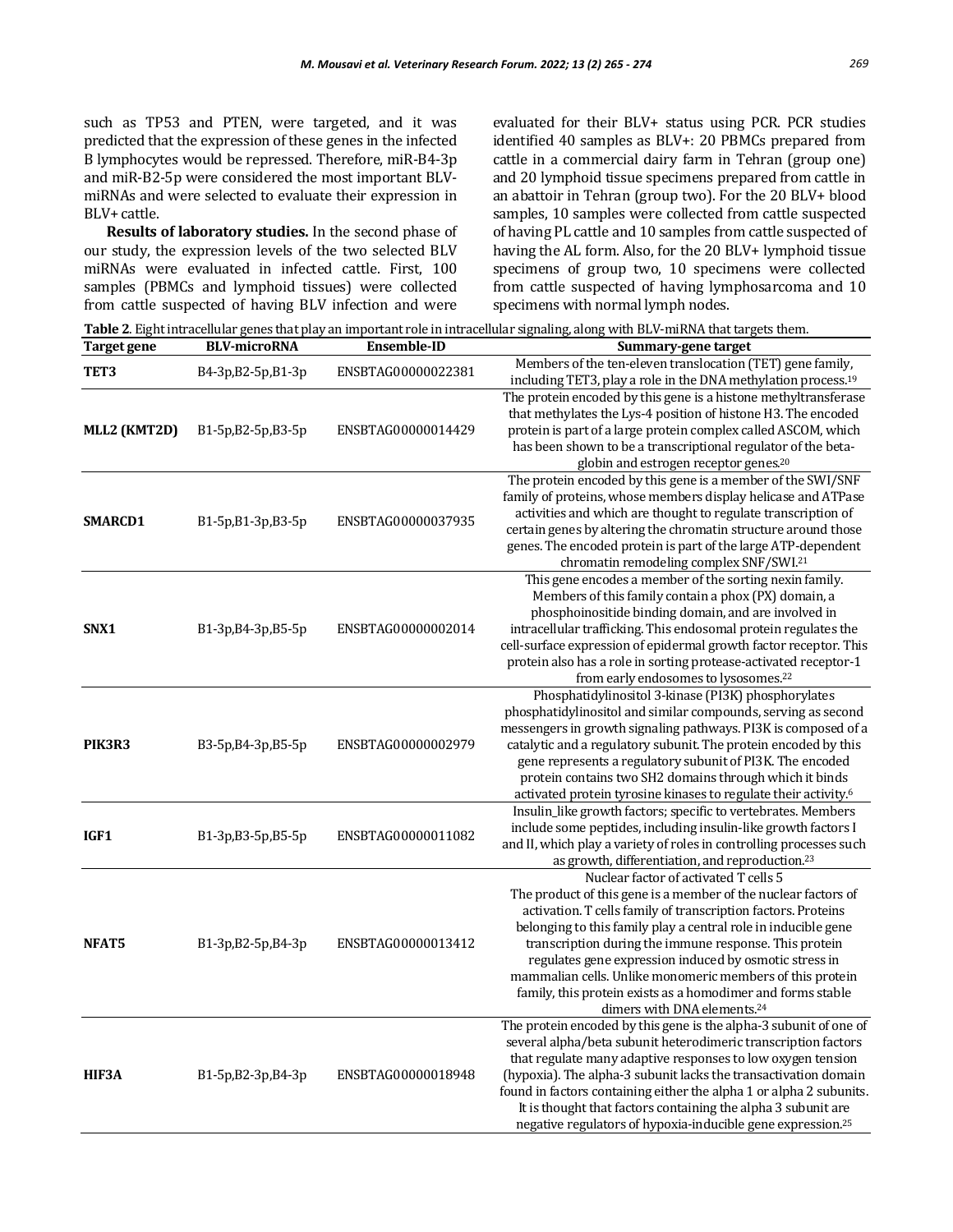After total RNA extraction from the BLV+ samples and polyadenylation of the RNA samples, cDNAs were synthesized. We designed the primers (oligo7 and Allele ID-6 software) for miR-B4-3p and miR-B2-5p ourselves, however, they were manufactured by Bonyakhteh Co. Finally, qPCR was performed on the microRNA samples. Melting curve analysis was used to evaluate the specificity of the primers. According to the melting curve analysis, all the primers we designed were highly specific, and they had the same melting point at 80.00 ˚C. Amplification curve analysis was done to evaluate the miRNA samples cycle threshold (CT). The CT value for PL samples was lower than that of the AL samples and also the CT value of the lymphosarcoma samples was lower than the CT of samples from BLV+ with normal lymph nodes. This indicated that the miRNAs were highly expressed in the diseases BLV+ cattle with PL and lymphosarcoma form (Fig. 1). Expression levels of miR-B4-3p and miR-B2-5p in B lymphocytes of BLV+ cattle to PL was compared to AL (first group). In the present study, we found that the expression levels of both miRNAs were significantly higher in the PL cattle compared to AL cattle  $(p < 0.05)$ . The FC value of miR-B4-3p expression in PL cattle compared to AL cattle was 22, whereas, it was 67 for miR-B2-5p expression. This indicated increased expression of these miRNAs in the PL cattle (Fig. 2) Expression levels of miR-B4-3p and miR-B2-5p in B lymphocytes of BLV+ cattle with lymphosarcoma was compared to BLV+ cattle with normal lymph nodes (second group): We observed a significantly increased expression level of both miRNAs in the lymphosarcoma cattle compared to the cattle with normal lymph nodes ( $p < 0.05$ ). The FC value of miR-B4-3p expression in the lymphosarcoma cattle was compared to cattle with normal lymph nodes was 47, whereas, it was 133 for miR-B2-5p expression. This indicated increased expression of these miRNAs in the cattle with lymphosarcoma (Fig. 2).



**Fig. 2. A)** Expression levels of two miR-B4-3p and B2-5p in PL animals was compared to AL animals. **B)** Lymphosarcoma was compared to cattle with normal lymph nodes. The expression of both miRNAs in the patient group (PL and lymphosarcoma) was significantly increased compared to AL and normal (*p* < 0.05).



**Fig. 1.** The amplification plot of miR-B4-3p. The green curves with low cycling threshold (CT; 20-16) correspond to the specimens collected from the cattle with lymphosarcoma and the red curves with high CTs (30-26) correspond to the normal lymphoid tissue specimens.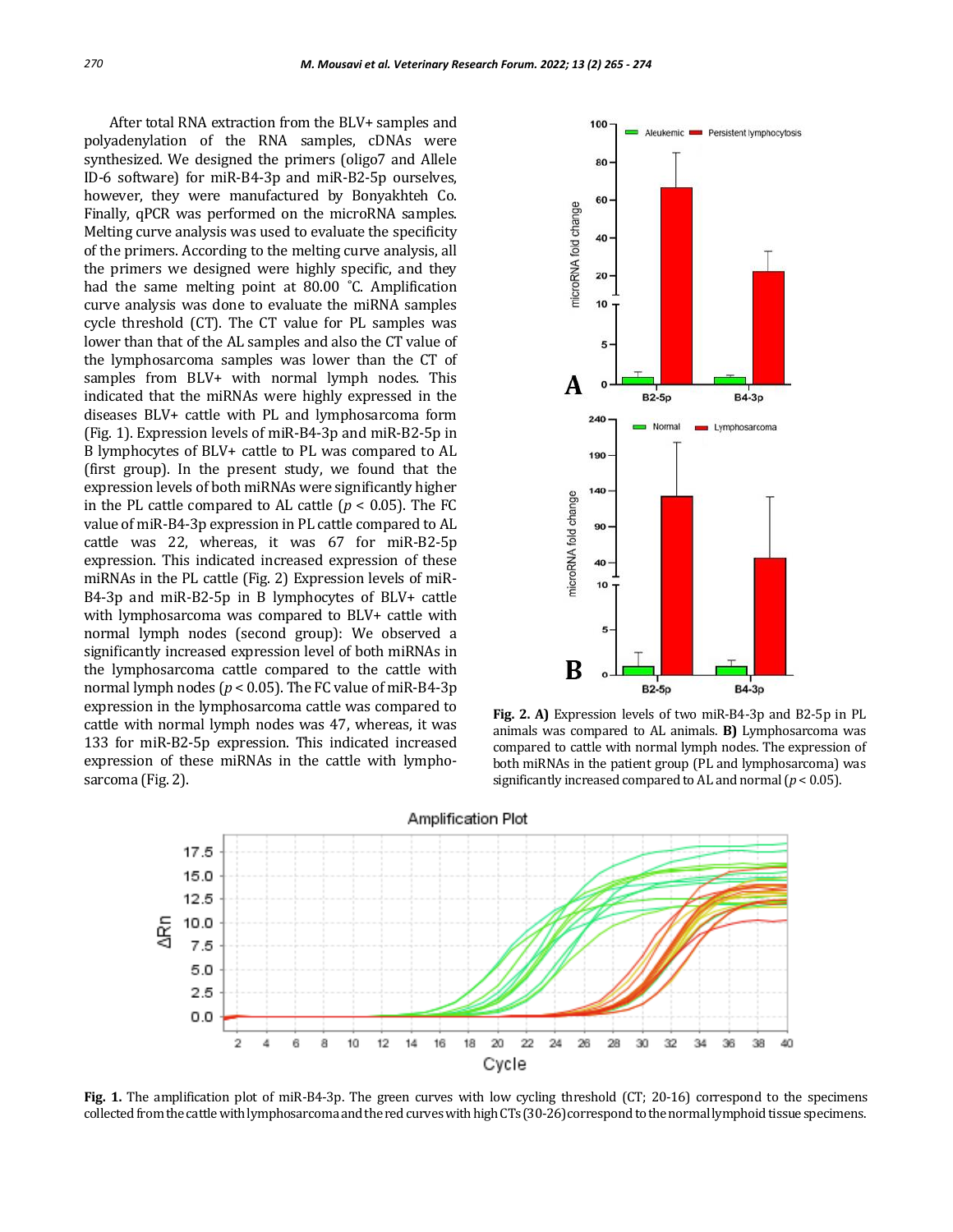# **Discussion**

It is known that miRNAs play a major role in regulating several genes in the cell.<sup>26</sup> The expression of miRNAs in the bovine leukemic virus has been confirmed over the past years and this strengthens the hypothesis that miRNAs play an important role in the tumorigenesis and pathogenesis of this virus. Another important factor that adds to the importance of the BLV miRNAs is the difference in transcription enzymes between these miRNAs and other viral and cellular miRNAs. The BLV miRNAs are transcribed by RNA polymerase III, whereas most cellular and viral miRNAs are transcribed by RNA polymerase II. Because of this, the process of maturation of the BLV miRNAs is Drosha-independent<sup>16</sup> which may play a vital role in the pathogenesis of the virus. When the virus enters a B lymphocyte, it quickly translates its structural proteins and produces viral particles. However, after immune system activation and the production of anti-gp51 antibodies, the expression of viral proteins and synthesis of viral particles stop with time. However, studies have shown that the process of tumorigenesis of the virus continues even after immune system activation and due to the small size of the miRNAs, the immune system often does not detect them, therefore, they can be expressed in a large amount in the infected cell.<sup>18</sup> Our study results confirmed that the expression of the viral miRNAs was increased during BLV infection. We observed that the BLV miRNAs were highly expressed in PL and lymphosarcoma stages of BLV infections. As described earlier, even when the expression of the viral structural proteins, transcribed by RNA polymerase II stops, the expression of the miRNAs continues.<sup>10</sup> It seems that similar to the herpes virus miRNAs which downregulate the expression of herpesvirus structural proteins, the miRNAs of BLV also play an important role in downregulating the expression of viral structural proteins.<sup>18</sup> In addition to the inhibition of the expression of some cellular proteins, the BLV miRNAs may also influence the regulation of viral protein expression. However, little is known on the role of the BLV miRNAs in regulating viral and cellular protein expression, and further research is required. Researchers first began investigating the BLV miRNAs in 2012, and since then, these miRNAs have gained the attention of many investigators.15,27 The sequences of the miRNAs of BLV were determined and have been registered in miRNA databases. The number of transcripts of each miRNA in cell cultures of infected cells was determined by deep sequencing.<sup>16</sup>

Three different miRNAs target several eight genes. Our studies showed that most of these genes play a role in suppressing tumors and pathways in intracellular metabolism. Therefore, if inhibited by viral miRNAs, they lead to the development of tumors or abnormal cell metabolism in the cell. Here is a brief description of these eight genes. For example, sorting nexin-1 (SNX1), the first member of the sorting nexins (SNXs) found in mammals, in which SNX1 could interact with the epidermal growth factor receptor (EGFR).<sup>22</sup>

Further works showed that SNX1 played an important role in cell endocytosis, efflux, protein sorting, cell signal transduction, membrane transport and remodeling, and organelle movement. It relates SNX1 to many intracellular signaling pathways. Down-regulation of SNX1 promotes HGF-induced MET (product of oncogene c-met) endocytosis leads to phosphorylation, and then activates the RTK/RAS signaling pathway resulting in cell proliferation activation inhibition of cell apoptosis.

Also, SNX1 is reported to be associated with the development and metastasis of some tumors, including lung cancer and colon cancer.<sup>23</sup> Nuclear factor of activated T cells 5 (NFAT5) is a member of the Rel family of transcription factors (TFs) that shares a conserved DNAbinding domain with NFATc1-4 and NF-kB. Therefore, NFAT5 has important roles in different tissues normally exposed to hypertonicity such as kidneys, skin and eyes. It has also been implicated in several physiologic and pathologic conditions including cancer cell proliferation and invasion.24-28 The insulin-like growth factor-I (IGF-I), somatomedin C, is cellular and secreted growth factor critical for normal body growth, development and maintenance and has important roles in multiple biological systems. A variety of cellular responses are induced by IGF-I including cell proliferation, differentiation, migration and survival. These cellular responses have implicated IGF-I in several conditions such as the pathophysiology of several cancers, and unlike other growth factors, IGF-I act as both a mitogen and a differentiation factor.23,29 The PIK3R3 (phosphoinositide 3 kinase regulatory subunit 3), a member of the phosphatidylinositol 3-kinase (PI3K) family, has been suggested to play crucial roles in diverse biological processes, such as cell proliferation, differentiation, carcinogenesis and tumor angiogenesis.<sup>30</sup> The SMARCD1, a member of the SWI/SNF chromatin remodeling complex family, regulates gene transcription by binding specific transcriptional factors and altering local chromatin structure.<sup>21</sup>

The MLL2 gene encodes histone methyltransferase and also interacts with RNA polymerase II. The MLL2 protein is involved in various cellular processes such as DNA replication and maintenance of genome integrity. A decreased expression of this gene results in mutations in histones.<sup>20</sup> The TET3 gene (ten-eleven translocations) is a member of the deoxygenase family. The enzyme converts 5-methyl cytosine (5mc) to 5-hydroxymethyl-cytosine (5hmc).<sup>31</sup> Also, the family of hypoxia-inducible factors, including HIF-3 $\alpha$ , are believed to play key roles in angiogenesis and metabolism variation in DNA methylation of the associated CpG sites has been linked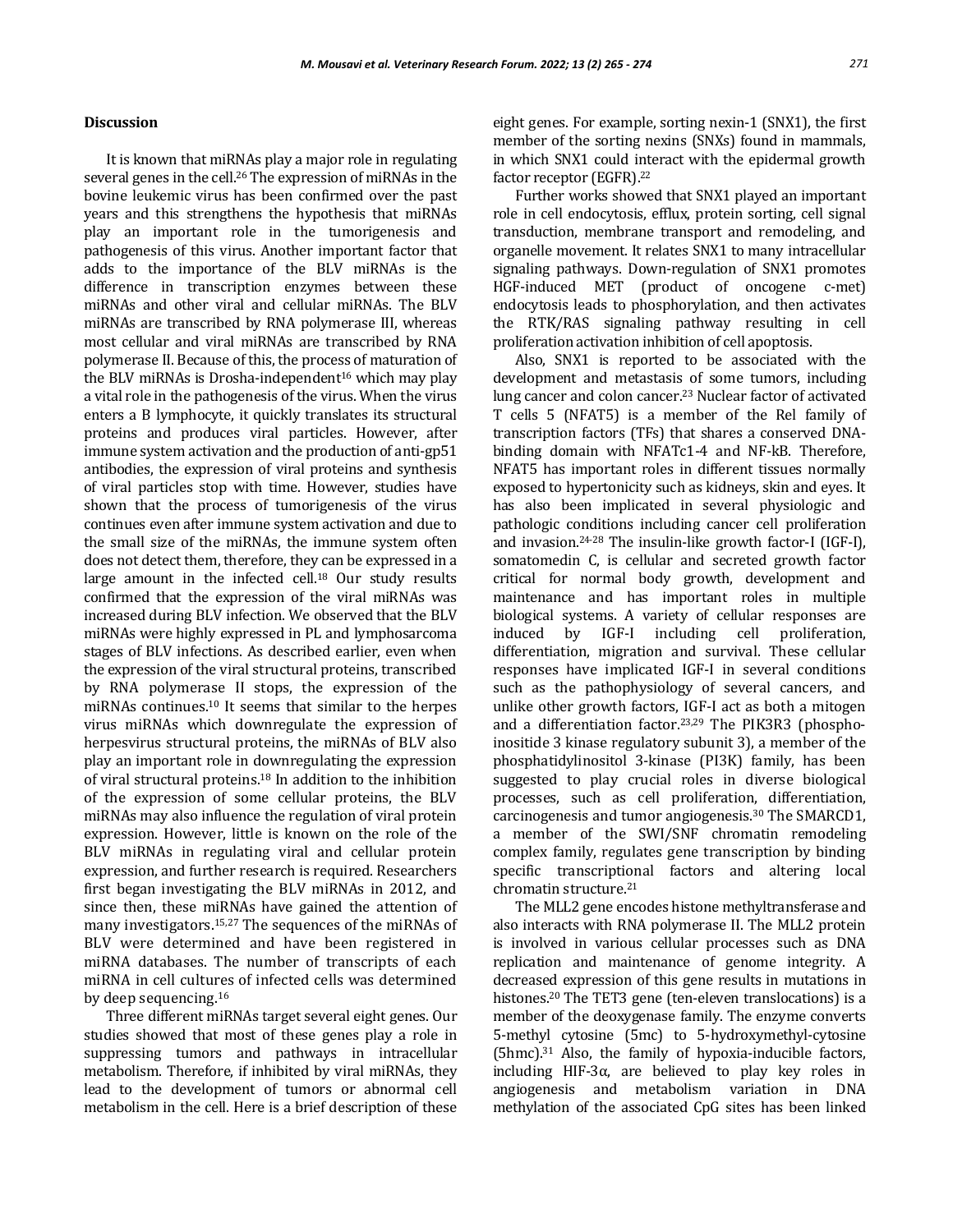with altered gene expression.<sup>25</sup> Therefore, changes in the expression of these genes can lead to the disruption of cellular processes. Therefore, it is necessary to investigate the relationship between the expression of these genes with BLV-miRNA *in vivo* conditions.

Among them, 760 genes (50.00%) were targeted by miR-B4-3p. This finding was consistent with that of previous studies. In a previous study, B4-3p had the highest copy number in BLV-infected B lymphocytes accounting for 62.00% of the BLV-miRNA transcripts in the infected cells. The copy number of miR-B4-3p in infected cells is so high that it accounts for the highest copy number among the total miRNAs in infected B lymphocytes and even more than miR-17-92- a cellular miRNA highly expressed in B-cell lymphomas.<sup>32</sup> The miR-B4-3p is arguably the most important BLV micro RNA because of its high number of target genes and high copy number (transcripts) in infected B lymphocytes as well as the significant increase in its expression in cattle infected with PL and lymphosarcoma compared to asymptomatic and normal cattle. Therefore, conducting a study on the B4-3p gene targets seems to be more important than other BLV miRNAs. We observed that most of the target genes identified for these miRNAs often played important roles in intracellular signaling—for example, TP53, PTEN, CDK6. FOX and TET3 were tumor suppressor genes in the cell, and when their expression was decreased, tumor progression was occurred that was consistent with the tumorigenesis of the BLV. However, because of the abundance and diversity of the target genes of each BLVmiRNA, many positive and negative roles can be noted for them. For example, miR-B4-3p has the same target genes as miR-29, because of the similarity of the "seed" region. In recent years miR-29 has emerged as a critical miRNA in various cancers, and it has been shown to regulate multiple oncogenic processes including epigenetics, metabolism, proliferation, apoptosis, metastasis, fibrosis, angiogenesis and immunomodulation.<sup>33</sup>

Although miR-29 has been thoroughly documented as a tumor suppressor in most studies, some controversy remains with conflicting reports of miR-29 as an oncogene. Some studies indicated an important role in the healthy and sick individual immune system regulation. Studies have shown that miR‐29b controls innate and adaptive immune responses by targeting IFN-γ produced mRNA.<sup>34</sup> Therefore, there is a hypothesis that BLV-infected cattle that produce high levels of miR-B4-3p have a weak immune response because of the disruption of intracellular messenger pathways and inhibition of genes involved in immune responses such as NFATC4, IL-17RD, IGF1, CD276. Because of the complexity of intracellular processes and the direct and indirect effects of each of these miRNAs on intracellular pathways, it is the results should be confirmed in *in vivo* conditions. In one study in 2018, it was found that the expression level of IgM

antibodies in BLV+ cattle was significantly decreased compared to BLV- cattle due to the targeting of genes involved in the immune response. The researchers further explained that targeting PAX5, BCL6, BLMP1 and IGj genes resulted in a decrease in their expression and subsequently a decreased production of IgM.<sup>18</sup> In another study in 2016, the expression levels of several genes involved in apoptosis and cellular immunity such as FOS, GZMA, PPT1 in cell cultures of virus-infected cells were compared to control samples. It was found that the expression of these genes was decreased in the infected cells.<sup>35</sup>

Another miRNA we considered for further evaluation in our study was the BLV-miR-B2-5. This miRNA was the second most expressed BLV-miRNA after miR-B4-3p in infected B lymphocytes. MiR-B2-5p accounted for 15.00% of the total BLV miRNAs in infected B lymphocytes in a previous study.<sup>16</sup> Another important point about miR-B2- 5p is the similarity of its seed region to the seed region in miR-943 in humans. In humans, the expression of miR-943 is inversely associated with the expression of the P53 tumor suppressor gene. Thus, blocking or inhibition of p53 expression leads to an increased level of expression of miR-943. In the present study, we found a significantly increased miR-B2-5p expression in the BLV+ cattle with PL and lymphosarcoma compared to BLV+ cattle that were asymptomatic and with normal lymph nodes. Also, sequence analysis in our study showed that miR-B2-5p targeted 102 genes, and given its importance, it is necessary to investigate its effects on its target genes.

Viruses are estimated to cause 15.00 - 20.00% of all human cancers. The infective agents most frequently investigated in connection with human breast cancer are human papillomavirus (HPV), Epstein Barr virus (EBV), and murine mammary virus (MMTV).<sup>17</sup> Recently, bovine leukemia virus (BLV) has been added to the virus candidates. The way BLV could enter the cells and infect them remains unknown. A recently-published paper showed the interaction of bovine AP3D1, the putative cell surface receptor and the viral 51.00 kDa glycoprotein (gp51).<sup>27</sup> This model suggested receptor-ligand interactions, which could occur in BLV infection and lead to viral binding and fusion regarding viral entry. The BLAST analysis of boAP3D1 predicted 88.00% identity with human protein for AP3D.<sup>17</sup> How humans become infected with BLV is not known.

Transmission from cattle to humans is plausible, as BLV is widespread in beef herds and dairy herds. Although pasteurization renders the virus non-infectious, many people have drunk raw milk and/or eaten raw beef in their life. Breast cancer incidence is markedly higher in countries with high milk consumption.8,36 One potential challenge confronting the elucidation of BLVs transmission route to humans is the long agricultural association of humans with cattle, which began over 2,000 years ago,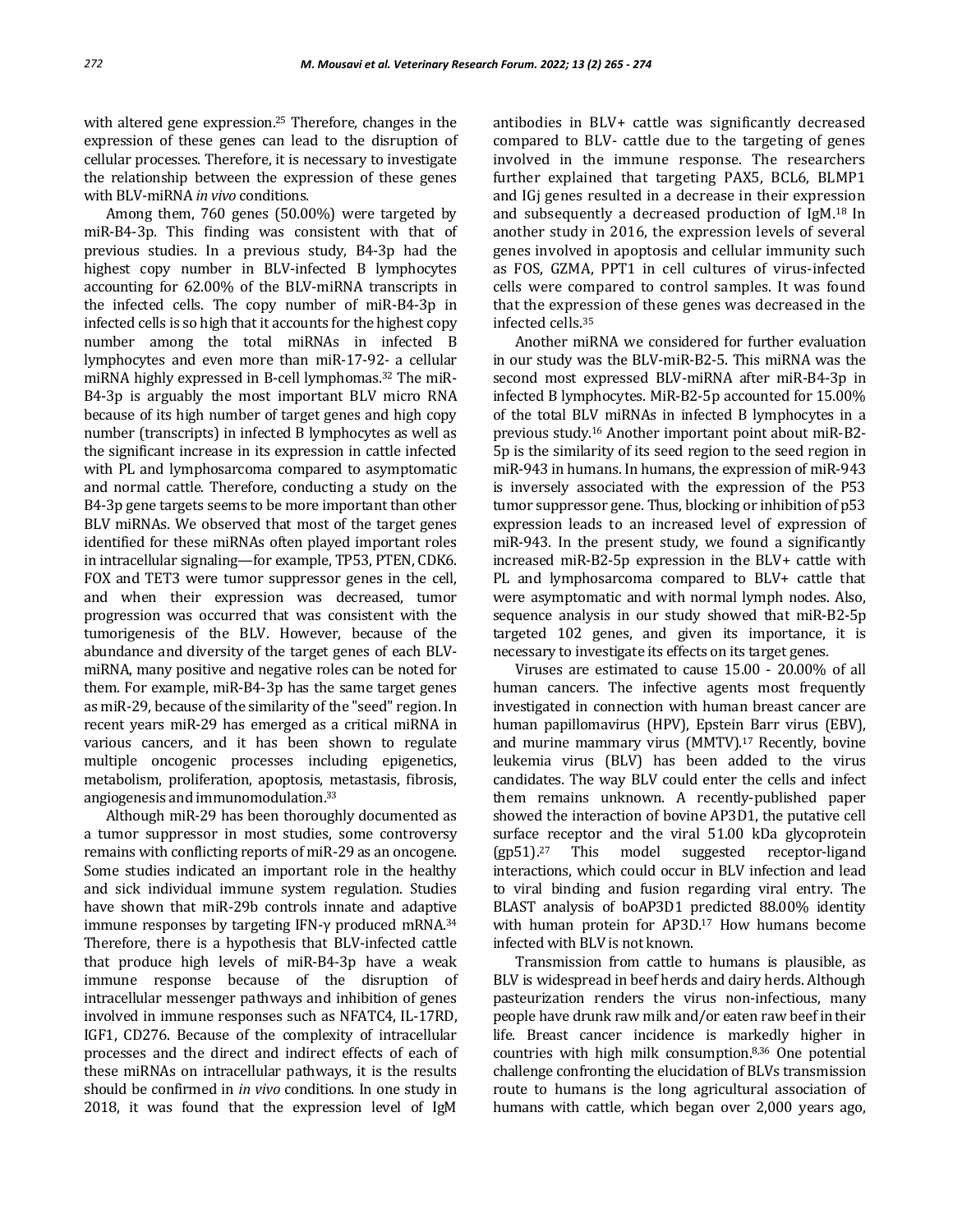while milk pasteurization in western countries was not standard practice until around 1925. The virus may have been transmitted to humans in this way and integrated into the human genome. Therefore, the current reservoir for transmission to humans could be cattle and humans.<sup>8</sup> According to previous studies, fragments of the BLV virus genome such as gag, env, tax genes have been identified in breast cancer tissue samples. Because other than the tax gene, other genes do not have tumorigenic properties. Therefore, it is hypothesized that another factor must be involved in tumorigenesis in which miRNAs may be involved in the development of breast cancer. Although no studies have been performed in this field, it needs more research.

The present study highlighted the importance of the BLV miRNAs. Our study results indicated that several genes may be targeted by each of the BLV miRNAs, making it necessary to further evaluate the effects of these miRNAs on their target genes. Also, we found that the expression levels of miR-B4-3p and miR-B2-5p were significantly increased in BLV+ cattle with PL form compared to the Al form of the disease ( $p < 0.05$ ). Also, the expression levels of these miRNAs were significantly increased in the BLV+ cattle with lymphosarcoma compared to BLV+ cattle with normal lymph nodes, indicating that despite the lack of expression of virus structural proteins and the termination of viral particle production, miRNAs were still expressed. In this study, we emphasized the significance of miR-B4-3p and miR-B2-5p and their possible role in the pathogenesis and tumorigenesis of the virus. We hypothesized that the miRNAs of BLV influenced the regulation of tumor suppressor genes in the cell, and the inhibition or decreased expression of these genes was associated with the tumorigenesis of the virus. The authors of this paper also emphasized that given the confirmation of the expression of BLV genes in breast cancer, it was necessary to investigate the expression of the BLV miRNAs in breast cancer patients for a possible association. In veterinary medicine, studies are still needed to investigate the association of the BLV miRNAs with the expression of their target genes in infected animals.

### **Acknowledgments**

The authors thank Dr. Omid Madadgar and Dr. Ehsan Arefian (professors of Tehran University) for their help designing the research. Many thanks, Dr. Samad Lotfolahzadeh, Professor of Tehran University, for assisting in preparing PL samples. We wish to thank slaughter managers (Basim and Saman and Puria Vali in Tehran, Iran) for their assistance in preparing the leukemia specimens. We would also like to thank Mr. Esfandi, Director of the Gen IRAN Research Laboratory, for help in the experiments.

# **Conflict of interest**

The authors declare no conflict of interest.

### **References**

- 1. Fenner FJ, Auslan BR, Mims CA. Fenner's Veterinary Virology. 5th ed. USA, Academic Press is an imprint of Elsevier. 2017; 266-295. doi: 10.1016/B978-0-12- 800946-8.00001-5.
- 2. Juliarena MA, Barrios CN, Lützelschwab CM, et al. Bovine leukemia virus: current perspectives. Virus Adapt Treat 2017; 9: 13-26.
- 3. Abdala A, Alvarez I, Brossel H, et al. BLV: lessons on vaccine development. Retrovirology 2019; 16(1): 26. doi: 10.1186/s12977-019-0488-8
- 4. Barez PY, de Brogniez A, Carpentier A, et al. Recent Advances in BLV Research. Viruses 2015; 7(11): 6080-6088.
- 5. Polat M, Takeshima SN, Aida Y. Epidemiology and genetic diversity of bovine leukemia virus. Virol J 2017; 14(1):209. doi: 10.1186/s12985-017-0876-4.
- 6. Sun Q, Yang Z, Li P, et al. A novel miRNA identified in GRSF1 complex drives the metastasis via the PIK3R3/AKT/NF-κB and TIMP3/MMP9 pathways in cervical cancer cells. Cell Death Dis. 2019;10(9). doi:10.1038/s41419-019-1841-5
- 7. Martinez Cuesta L, Lendez PA, Nieto Farias MV, et al. Can bovine leukemia virus be related to human breast cancer? a review of the evidence. J Mammary Gland Biol Neoplasia 2018; 23(3): 101-107
- 8. Buehring GC, Shen HM, Jensen HM, et al. Exposure to bovine leukemia virus is associated with breast cancer: a case-control study. PLoS One 2015; 10(9): e0134304. doi:10.1371/journal.pone.0134304.
- 9. Khalilian M, Hosseini SM, Madadgar O. Bovine leukemia virus detected in the breast tissue and blood of Iranian women. Microb Pathog 2019;135: 103566. doi:10.1016/j.micpath.2019.103566.
- 10. Durkin K, Rosewick N, Artesi M, et al. Identification and characterization of novel bovine leukemia virus (BLV) antisense transcripts reveals their constitutive expression in leukemic and pre-leukemic clones. bioRxiv 2016: 039255. doi: 10.1101/039255.
- 11. Zyrianova IM, Kovalchuk SN. Bovine leukemia virus tax gene/Tax protein polymorphism and its relation to Enzootic Bovine Leukosis. Virulence. 2020;11(1):80- 87. doi:10.1080/21505594.2019.1708051
- 12.Hemmatzadeh F, Reza Tofighi E, et al. Investigation of env gene of bovine leukaemia virus in infected cows. Indian Vet J. 2008; 85(9): 924-926.
- 13. Li X, Zou X. An overview of RNA virus-encoded micro RNAs. ExRNA 2019; 1: 37. doi:10.1186/s41544-019- 0037-6.
- 14. Frappier L. Regulation of herpesvirus reactivation by